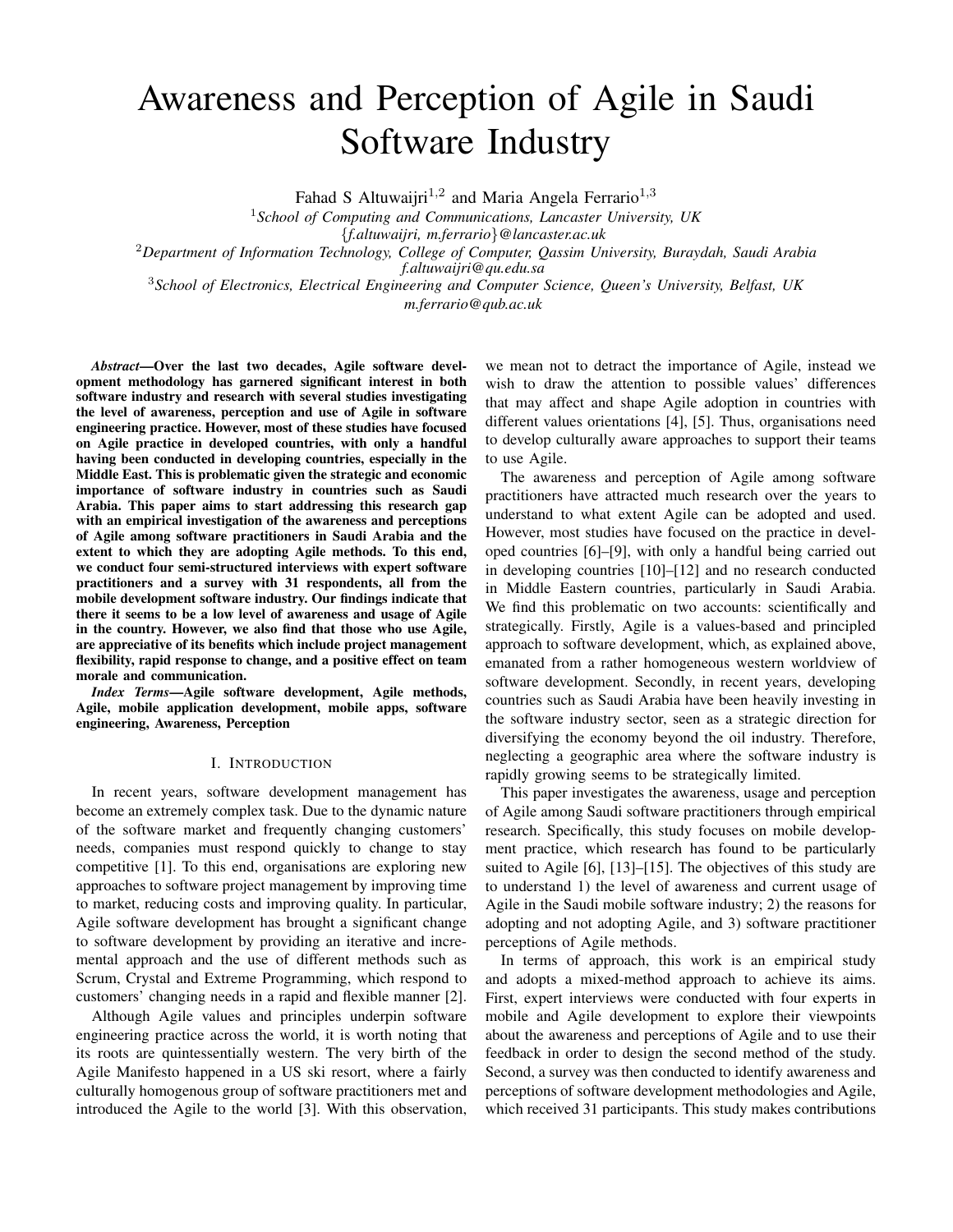to the body of knowledge of Agile adoption in the Saudi software community by providing broad insights on current Agile use and may also be used to increase awareness of Agile in the country. In addition, it can be used as a roadmap for further investigations.

The rest of the paper is organised as follow: Section II reviews the related work. Section III describes the research methods adopted in this study, while the results of the data collected are presented in Section IV and Section V. The discussion of these results is discussed in Section VI. Finally, Section VII concludes the work, presents its limitations, and put forward some suggestions for future work.

## II. RELATED WORK

Understanding practitioners' awareness and perceptions of Agile is considered an essential step in investigating the factors influencing Agile adoption, and several research efforts have been reported in this area [8]–[12], [16]–[19]. These studies investigate the level of awareness of Agile amongst software practitioners, their current usage, and perceptions towards Agile through empirical research. Their findings revealed that Agile has a positive impact on the software development process. An example of these studies is the work of Rodriguez et al. [7] who studied the impact of Agile usage in Finnish software industry through a survey with 408 responses. The findings of this study indicate that adopting Agile can increase the productivity and the products' quality as well as accelerate time-to-market.

The majority of these studies have been conducted in Agile industry in developed countries (e.g. Rodríguez et al. [7]; Begel and Nagappen [8]; Solinski and Petersen [17]; Salo and Abrahamson [9]), and only a handful conducted in developing countries (e.g. Melo et al. [10]; Salinas, Neto and Emer [16]; Nazir, Hasteer and Bansal [11]; Sulaiman, Mahrin and Yusoff [12]; Nanthaamornphong and Wetprasit [20]). However, none of these studies focused on the software industry in Middle Eastern countries. This is problematic, specifically in the case of Saudi Arabia, which is increasingly looking at the software industry to diversify its economy to reduce the reliance on the oil industry.

For instance, Begel and Nagappen [8] conducted an investigation into the use and perception of Agile among Microsoft employees across three continents (i.e. North America, Asia and Europe), however, it only concentrated on one company, and one that has a distinctly western cultural orientation. Their study revealed that 33% of the developers working in Microsoft use Agile and they have a positive opinion towards it. The study focused on Microsoft's organisational culture and did not discuss the differences in Agile adoption and perception across the regions.

Melo et al. [10] investigated the evolution of Agile and its adoption in the Brazilian community by conducting a survey, had 471 responses, and seven semi-structured interviews. They found that a lack of documentation is the primary concern for practitioners when adopting Agile, and that organisational culture change is one of the main challenges in the process of adopting Agile.

Bin-Hezam et al. [21] examined to what extent Agile has been adopted by SMEs in Saudi Arabia from a variety of industry sectors. The authors distributed a survey that received 26 responses to collect data for their study. The findings of the study show that although many companies have adopted Agile, most of them are not aware of Agile practices.

In general, very little studies have been done around Agile industry context and particularly in mobile app development domain, where a few studies happen in academic context such as the study of Santos et al. [6], which investigated Agile perception and adoption of Agile in mobile app development. Its findings show that the adoption of Agile in developing mobile apps means that it not only reduces the amount of risks that are associated with it, but also provides better management and control and allows developers enough flexibility and freedom to develop a mobile application that has the ability to adjust to changes quickly.

Therefore, previous studies have focused on investigating the awareness, current usage and perceptions of Agile almost exclusively in developed countries. This research aims to reorient the focus of the studies on emerging economies, using Saudi Arabia as a case study.

## III. RESEARCH METHOD

This study adopted a mixed-method approach, as recommended by Creswell [22] and Biesta et al. [23], adopting this approach to research enables researchers to gain more knowledge and increase the reliability of the findings. The presented study is hence divided into two phases: qualitative and quantitative. Interviews with experts were conducted during the first phase (N=4), and then a survey was carried out in the second phase of the study  $(N=31)$ . Ethical approval was sought and obtained from the authors' institution following the standard procedures required.

# *A. First Phase: Interview*

The data were collected from semi-structured interviews. During the interview sessions, closed- and open-ended questions were asked. The interviews were conducted online with four experts who have many years' industrial experience and knowledge of both mobile app development and Agile software development. These experts worked at different organisations in the sector of mobile app development in Saudi Arabia. The aim of the interviews was to examine the experts' views of the general awareness and perception of Agile in Saudi Arabia. The input gathered during this phase was then used to guide the development of the survey used in the second phase.

The interview questions were divided into two sections, and each session lasted for about 30-60 minutes; in total, about 180 minutes of recorded material. In the first section, demographic information was collected to examine the interviewees' background and their organisations' details. In the second section,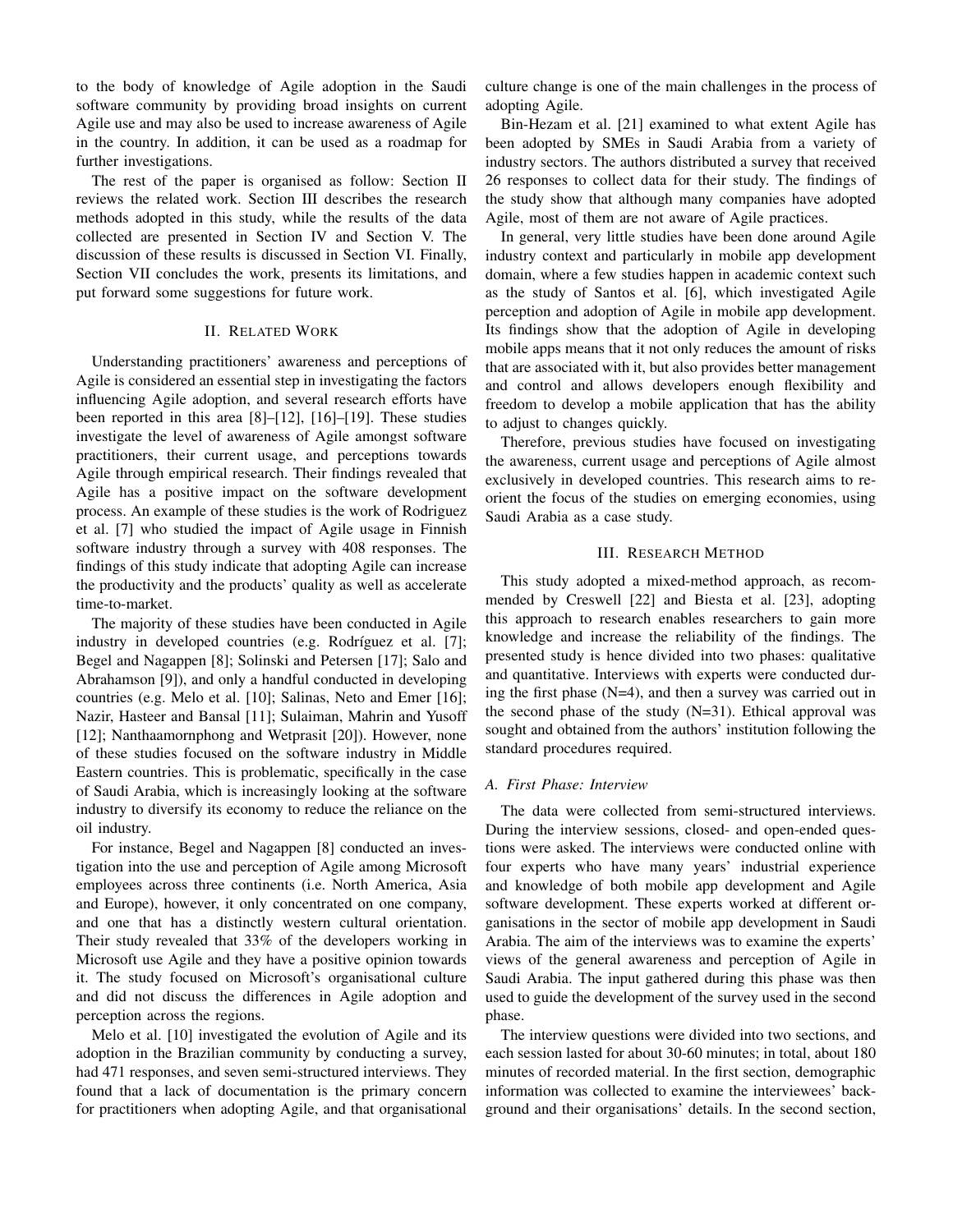interviewees were asked to discuss their awareness and perceptions of Agile from their point of view. Interviews were audio-recorded with the interviewees' permission and notes were also taken. All interview data were transcribed and then organised and coded using the thematic analysis approach [24], [25] with the support of NVivo software. The transcriptions, codes and themes were performed by the first author and then discussed with the second author.

# *B. Second Phase: Survey*

The second data collection method involved a web-based survey, which also aimed to identify the participants' awareness and perception of software development methodologies, particularly Agile software development in Saudi Arabia. 31 responses were received from the targeted respondents who were mobile app practitioners in Saudi Arabia, who have either adopted or not Agile methods.

A cross-sectional web-based survey was selected for use in this research and created by one of many online survey tools (i.e. Qualtrics). The survey was comprised of 26 questions and consisted of three parts. The first part gathered demographic data relating to the participants and their work context. The second part focused on software development, while in the third part, the participants were asked to share their views on Agile and their perception of it. Multiple-choice questions and 5-point Likert scales were used to reflect the points of view of the respondents. In question 12, the participants were asked about their knowledge of Agile, and if they selected the 'Not known' option, they were able to proceed directly to answer the questions from number 24, which were about the use of Agile techniques, and then continue on to complete the survey.

A pilot study was conducted to test the readability and validity of the questions. Two PhD candidates and two mobile app practitioners from Saudi Arabia participated in this pilot study. Several amendments were made to the items before the survey was distributed, based on their feedback. The sets of survey were distributed to mobile app practitioners using a snowball sampling approach [26], and were distributed through email and on social media. The data were collected for four weeks and were analysed using statistical software (i.e. SPSS). This determines the relationships and trends in the data and presents them in the form of graphs and cross-tabulated formats [27].

## IV. INTERVIEW FINDINGS

This section reports the results of the qualitative semistructured interviews with four mobile app development and Agile software development experts from Saudi Arabia to obtain a deeper understanding of the awareness and perception of Agile in Saudi Arabia.

#### *A. Demographics and Work Information*

Table I summarises the demographic information of the experts and their work context. Each interviewee was given a pseudonym to conceal their identity and the name of their organisations. Each interviewee had a different role in their organisations, including one CEO, one CTO, one Project Manager and one Senior Developer. Three experts worked at small organisations (between 6 and 49 employees, as defined in [28]), and one expert worked at a medium-sized organisation (between 50 to 249 employees). The average size of the teams appears to be small with no more than 8 members.

All of the experts had been working with Agile for between three to five years. Moreover, all of the interviewees were in an iterative sprint to deliver a release in one week, except for P3 who had a deadline of two weeks.

TABLE I EXPERTS' OVERVIEW

|                                        | <b>P1</b>  | P <sub>2</sub> | <b>P3</b>          | <b>P4</b>           |
|----------------------------------------|------------|----------------|--------------------|---------------------|
| Position                               | <b>CEO</b> | <b>CTO</b>     | Project<br>Manager | Senior<br>developer |
| Company                                | A          | R              | C                  | D                   |
| Company Size                           | Small      | Small          | Medium             | Small               |
| No. of Teams                           | 3          | 1              | $\mathfrak{D}$     |                     |
| Average Team size                      | 7          | 8              | 7                  | 6                   |
| Agile Method                           | Serum      | Scrum          | Scrum              | Scrum               |
| Experiences in Mo-<br>bile Development | 11 years   | 8 years        | 10 years           | 5 years             |
| Experiences in Ag-<br>ile              | 5 years    | 4 years        | 4 years            | 3 years             |

#### *B. Awareness of Agile*

*1) Awareness Level:* All of the experts stated that the level of Agile awareness among mobile app practitioners is still low compared to other software development such as web apps. Therefore, they had only begun adopting Agile in their development process between one to three years prior to the interviews taking place, for instance, P2 stated he had adopted it just one year previously. Awareness of Agile is considered a critical issue facing software organisations in the country, as stared by P1 and P4. When asked about the reasons for the lack of awareness of Agile, P4 mentioned that the mobile app industry in Saudi Arabia is a young sector and there are still few experts in this domain compared to other software domains. Thus, most of the developers who adopt this approach could be considered novices. As stated by P1, who works as a CEO, *"Most of the mobile app developers who start to work with us don't have knowledge about Agile methods, and the reason, I think, behind that is the lack of training events related to Agile in the country"*.

*2) Knowledge Source:* P2 stated that *"the lack of awareness of Agile among developers is not a big issue with us"*. He mentioned that most of the developers who had joined their company had learnt Agile 'on the job'; hence, they had found it easy to learn about Agile. P1 highlighted that computer science colleges in Saudi universities do not put much emphasis on Agile methodology in terms of teaching and training compared to other approaches like Waterfall. All of the interviewees also stated that training and practice are the most significant sources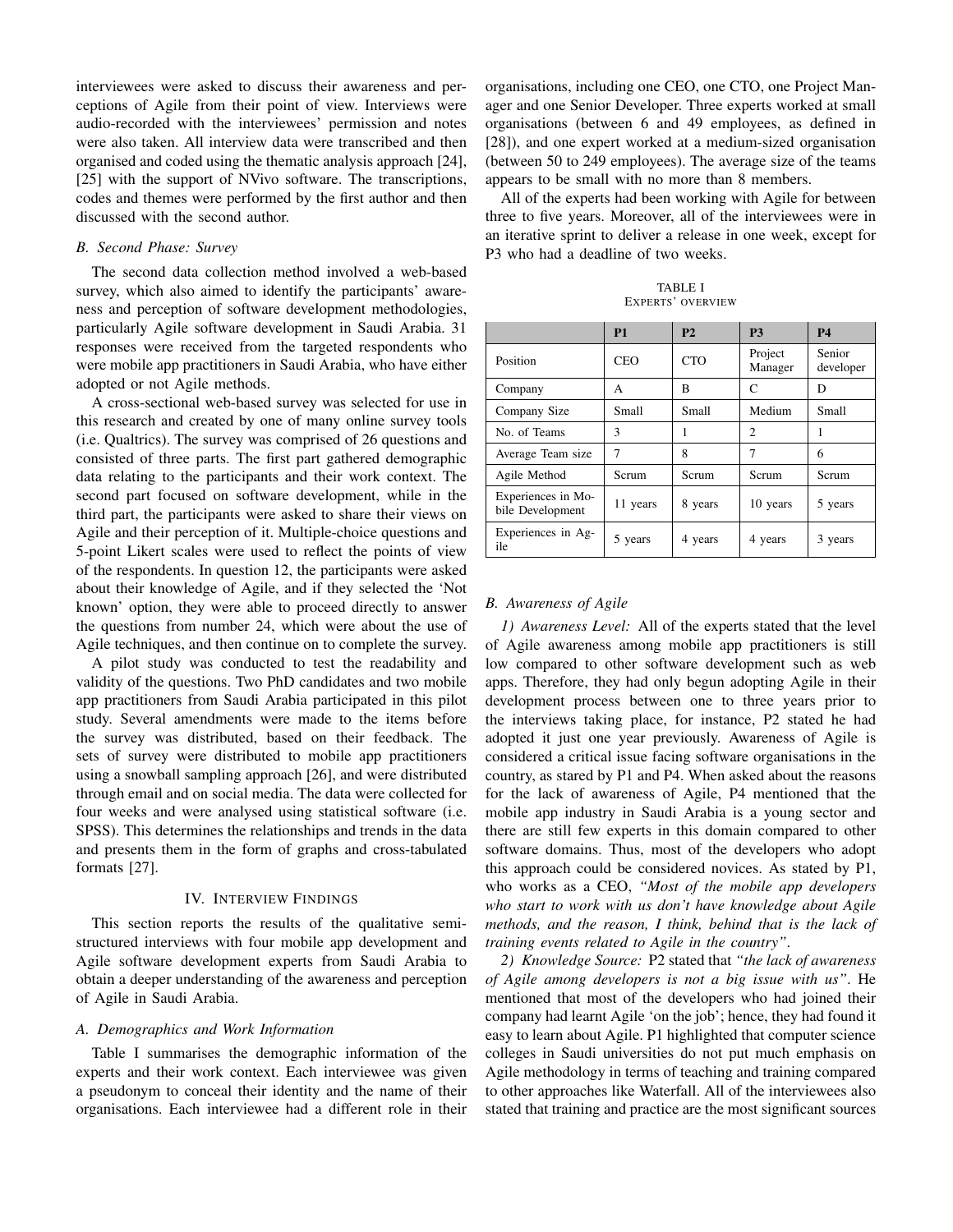of gaining more knowledge about Agile. Indeed, P4 mentioned that he learnt about Agile from university courses in the US, while the other participants had learned from online courses, training, practice and certifications.

# *C. Use of Agile*

*1) Agile Current Usage:* With regard to the use of Agile, P2, who had been working as an IOS developer for a number of years, highlighted that Agile was not widely used in mobile app development. He asserted that most practitioners he knew did not follow a specific methodology and often used both Waterfall and Agile at the same time. All of the experts rated the extent to which Agile is applied in mobile app development as being minimal, due to a general lack of awareness and knowledge of Agile among practitioners and business teams. From P3's point of view, Agile was generally applied more in small organisations compared to those of other sizes. In addition, although there was a general consensus among interviewees that awareness and knowledge of Agile across Saudi Arabia was limited, they did agree that a number of software organisations were beginning to use Agile.

*2) Agile Adoption:* Although there was a lack of awareness about Agile in the country, there are some organisations adopting Agile for its perceived benefits. As highlighted by all experts of how they started adopting Agile. P3 mentioned that app developers began using Agile as they had first noticed the benefits of using Agile on web app development in their companies. Others agreed and shared that their organisations adopted Agile after attending training events and realising the benefits organisations obtain from adopting Agile. Furthermore, all experts agreed that the competitive environment in the mobile app industry was another driver for their organisations adopting Agile.

*3) Agile Methods:* Based on the experts' responses as depicted in Table I, Scrum was found to be the most frequently used Agile method for mobile app development. However, some interviewees, like P1 and P3, stated they did not only use Scrum. P1 asserted that there are some Agile teams that have adopted the Kanban method with Scrum. Furthermore, some mobile app teams were using Scrum fully while others were using it only partially.

*4) Agile Techniques:* As stated in the previous section, some of the organisations, where full Scrum was used, adopted a wide range of Agile techniques (i.e. daily stand-up meetings, sprint planning meetings, sprint reviews, sprint retrospectives, burndown charts, user stories, product backlogs and sprint backlogs). On the other hand, some of the organisations, where Scrum was only partially adopted, were using fewer Agile techniques, such as daily stand-up meetings, sprint planning meetings, sprint reviews, user stories, and sprint backlogs.

# *D. Perceptions of Agile*

*1) Reasons for Adopting Agile:* When asked about the reasons that encouraged the interviewees to adopt Agile, the main motivations included the flexibility of Agile to manage projects and team members and an increased customer satisfaction compared to other methodologies used. In addition, they asserted that using Agile increased their productivity and the morale of the team members. P2 stated that *"when Agile was adopted one year ago, the team members were extremely happy with it as they were able to see what they did every week and receive feedback"*. All of the interviewees affirmed that the main reason for adopting Agile was to decrease the development cycle times as well as time to market.

*2) Reasons for Not-Adopting Agile:* Although the participants agreed that Agile had changed their development process for the better, they also listed several drawbacks of adopting Agile. One of the most important reason preventing Agile adoption in Saudi Arabia is the lack of documentation - Agile is considered an emerging methodology in the country. P3 stated that some customers prefer documentation of their projects. In addition, organisation culture and the business teams' lack of technical knowledge of Agile were considered the most significant reasons for the non-adopting of Agile, as stated by P4.

## V. SURVEY FINDINGS

This section presents the findings of the survey. In total, 31 questionnaires were completed and collected from practitioners working in different mobile app development teams and organisations in Saudi Arabia.

## *A. Demographic Information*

The data in this section presents the demographic information related to the participants and their organisations. This information provided the researchers of this study with an understanding of the respondents' backgrounds, including their gender, age, position in their respective organisations, years' experience in mobile app development, number of employees in their organisations, number of development teams they work with, the average number of team members, platforms used for app development, and types of apps developed.

*1) Participants' Information:* Table II represents the demographic information of the survey's participants. Of the respondents, 29 out of 31 (about 94%) were male and the remaining 6% were female. The largest group of respondents were aged between 31 to 39 and 23 to 30, accounting for 52% and 42% respectively, and the remaining 6% were aged 40 and above. In terms of the participants' experiences in mobile app development, 48% of them had 1 to 4 years' experience, while 39% had 5 to 10 years' experience. As shown in the table, the respondents were working in different roles, with the majority working as developers (46.4%). This was followed by project manager (24.3%), other positions (13.5%), designers (8.1%), CEO (5.4%) and CTO/CIO (2.7%).

*2) Work Environment:* The respondents were working in software organisations of different sizes in Saudi Arabia. 45% of them were working in small organisations, 32% in mediumsized organisations and 19% were working in large organisations, while 3% were working in micro organisations with 5 or fewer employees. This illustrates that three out of the four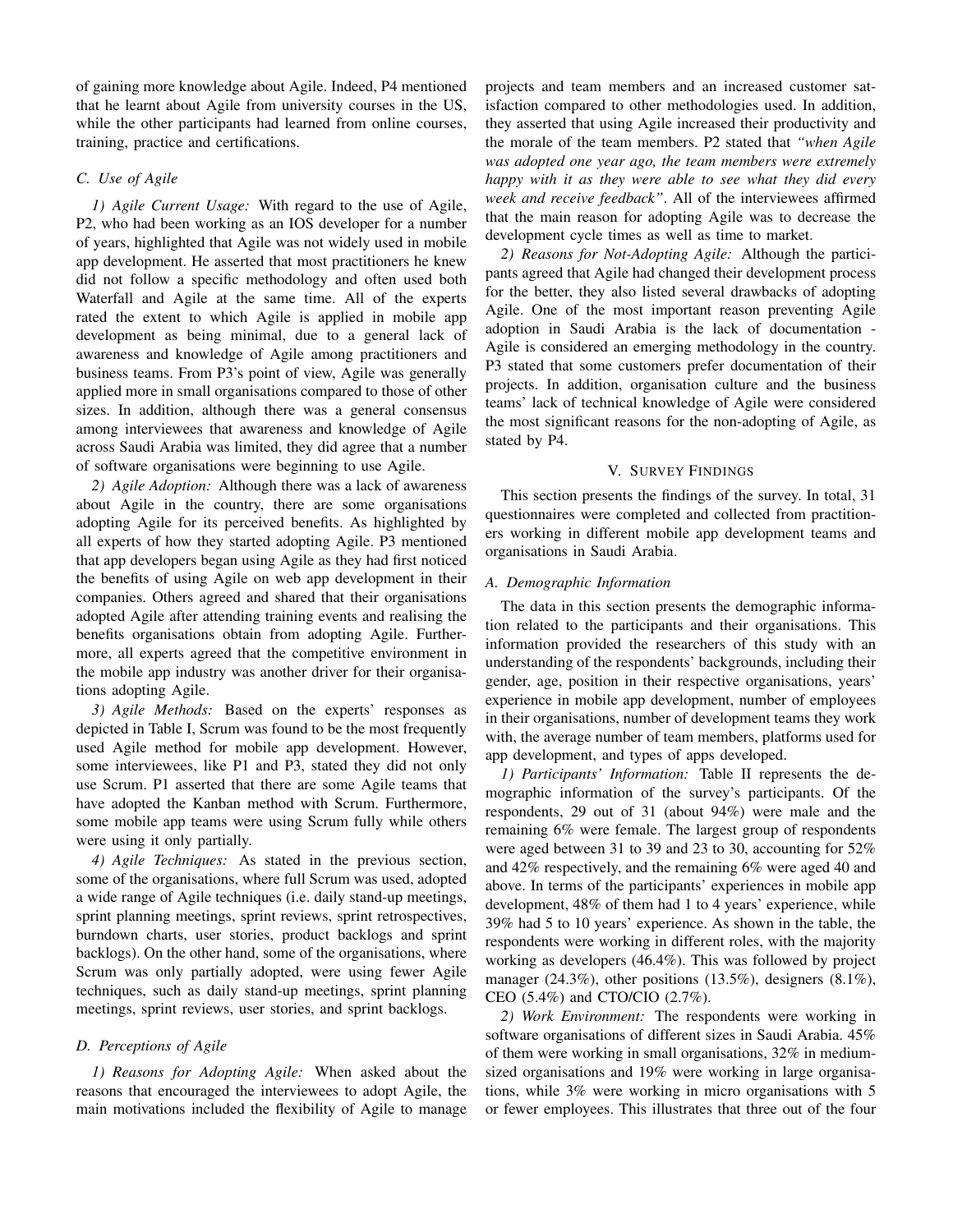TABLE II GENDER, AGE, WORK EXPERIENCE, AND ROLE OF PARTICIPANTS

| <b>Question</b>                         | <b>Answer</b><br>options | <b>Frequency</b> | Percentage<br>$(\%)$ | <b>Cumulative</b><br><b>Percent</b> |
|-----------------------------------------|--------------------------|------------------|----------------------|-------------------------------------|
| Gender                                  | Male                     | 29               | 93.55                | 93.5                                |
|                                         | Female                   | $\overline{c}$   | 6.45                 | 100.0                               |
| Age                                     | Below 23 years           | $\Omega$         | 0.0                  | 0.0                                 |
|                                         | $23-30$ years            | 13               | 41.94                | 41.9                                |
|                                         | $31-39$ years            | 16               | 51.61                | 93.5                                |
|                                         | Above 40 years           | $\overline{c}$   | 6.45                 | 100.0                               |
| Experiences<br>in mobile<br>development | Less than a year         | $\overline{c}$   | 6.45                 | 6.5                                 |
|                                         | $1-4$ years              | 15               | 48.39                | 54.8                                |
|                                         | $5-10$ years             | 12               | 38.71                | 93.5                                |
|                                         | More<br>than 10<br>years | $\overline{c}$   | 6.45                 | 100.0                               |
| Role                                    | <b>CEO</b>               | $\overline{c}$   | 5.41                 | 5.41                                |
|                                         | CIO/CTO                  | 1                | 2.7                  | 8.11                                |
|                                         | Project manager          | 9                | 24.32                | 32.4                                |
|                                         | Developer                | 17               | 45.95                | 78.38                               |
|                                         | Designer                 | 3                | 8.11                 | 86.49                               |
|                                         | Others                   | 5                | 13.51                | 100.0                               |

organisations were small and medium-sized enterprises. With regard to the number of development teams the participants are involved in, 55% reported being involved in one working team, 10% in two working teams, 13% in three working teams and 22% in three or more working teams. The average number of members in a development team was 6 to 10 (48%) or 1 to 5 members (39%), and no team had more than 20 members.

*3) App Platforms and Types:* With regard to the types of platforms and apps used, the results show that the IOS platform was the most popular platform among the mobile app practitioners, as 50% of the respondents chose IOS. This was followed by the Android platform (39%). In addition, most of the participants (51%) chose Native apps as the most common app type used, followed by Hybrid apps (29%) and Web apps  $(21\%)$ .

# *B. Software Development Information*

This section presents the findings from the second part of the survey, which contains items on the participants' experience working in software development, as well as the most popular software development methodologies used by mobile app practitioners. Most of the respondents (43%) had 1 to 5 years work experience in software development, while 40% had between five to ten years' experience. In addition, 10% of the respondents had more than ten years' experience and 7% of participants had been working for less than a year.

*1) Software Development Methodology:* The second question measured the participants' knowledge about the software development methodologies, such as Waterfall, Spiral, Rapid Application, V, Agile and others, that they had used during their development process [29]. From the results, it is evident that the Waterfall model is the most commonly used software methodology (40%), followed by Agile software development (29%). As more than one methodology can be used, some participants selected more than one methodology. For the respondents who answered 'other' (23%), this indicated that they did not use any specific methodology, while others used a combination of Waterfall and Agile. Moreover, no respondent selected the Spiral model and only 2% selected the V model.

# *C. Agile Software Development Information*

This section contains items on Agile software development and practitioner awareness, usage and perceptions of it.

# *1) Awareness of Agile:*

Awareness Level. Figure 1 presents the findings related to the participants' level of awareness of the use of Agile in mobile app development. The survey found that the vast majority of participants (77%) had heard of Agile. That is, 33% of the them have limited knowledge, while another 33% had a good awareness, and only a small number of respondents (10%) had extensive knowledge. On the other hand, 23% of them had never heard of Agile and were unaware of its existence. Most respondents had either less than a year or 1 to 4 years' experience using Agile. While several had more than 5 years' experience using Agile, none had more than 10 years' experience.



Fig. 1. Awareness of Agile.

Knowledge Source. The participants were also asked about how they obtain knowledge about Agile. Practice and reading were the most popular sources of knowledge among mobile app practitioners, with 39% and 35%, respectively. Furthermore, 20% of them stated they attend training events and 6% prefer to take part in Agile certification. When participants asked about the importance of training team members to use Agile before applying it, over three quarters of them (77%) agreed that training team members is 'very important and important' and 14% described that training as being 'natural'. On the other hand, 9% of the respondents said that they thought that training is 'slightly important'.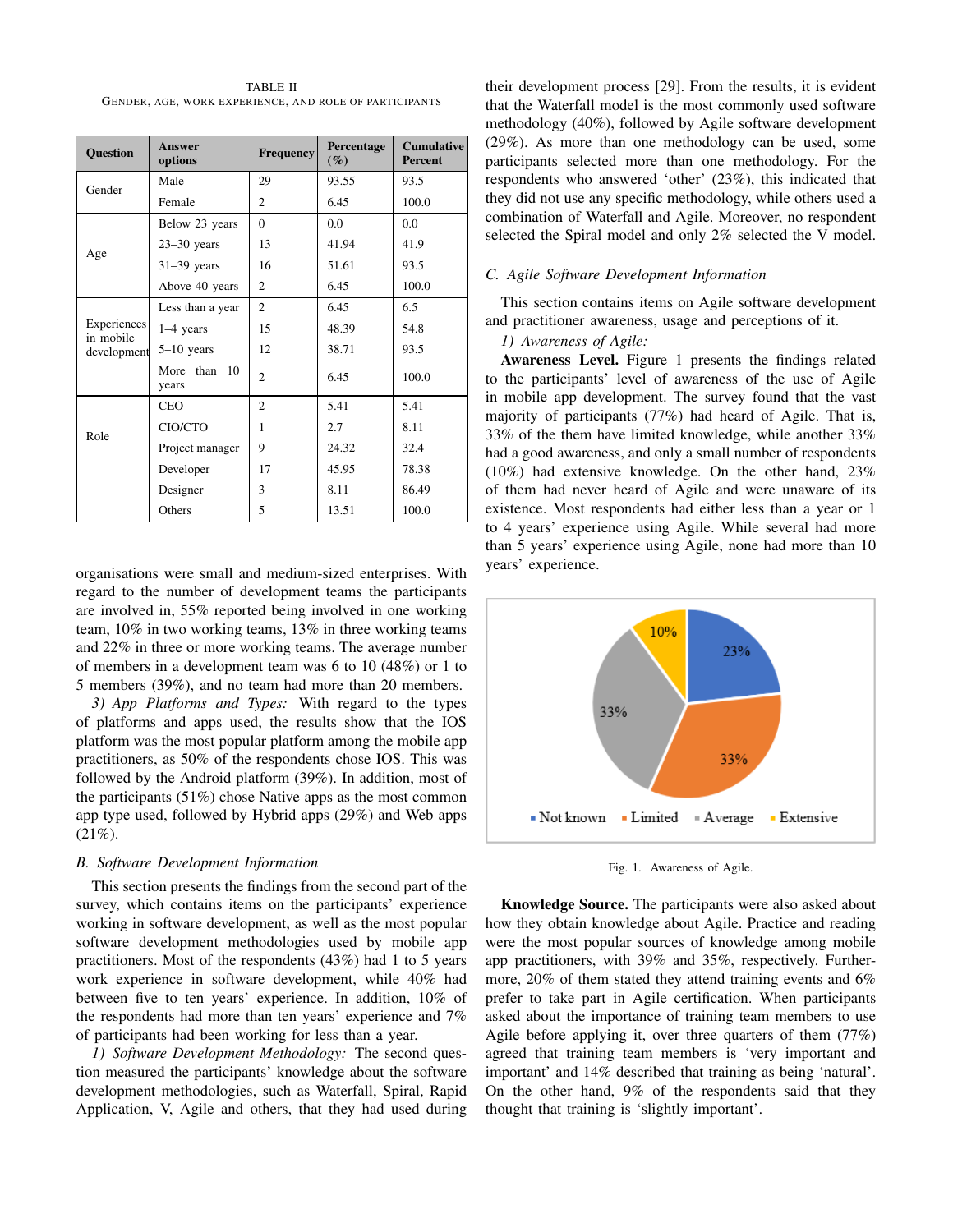# *2) Use of Agile:*

Agile Current Usage. Just under a quarter (22%) of the participants responded that they fully adopted Agile methodology during the mobile app development process, while 61% of them stated they partially adopted Agile during the development process. The remaining 17% indicated they did not adopt Agile. A majority of the participants (70%) stated that their organisations had not used Agile software development, whereas 30% of them had adopted Agile during the development process of mobile apps, and approximately half of them had been using Agile for 1 to 2 years.

41% of the participants shared that their customers were happy with the use of Agile in their development process while half of them said that they are partially happy. However, 9% of them stated that their customers were not happy. Furthermore, the study found that 65% of the respondents think that there is a low use of Agile in Saudi Arabia, while 30% of them answered that they felt neutral and 5% agreed that Agile was applied in the Saudi mobile app development industry.

Agile Methods. A number of Agile methods were raised to figure out what Agile method has widely been used by the respondents. Hence, according to the data shown in Figure 2, 48% of participants used Scrum, while others used Kanban (15%), Extreme Programming (12%) and Crystal (12%). These results are aligned with the results of other studies discussed in the related work section.



Fig. 2. Agile methods.

Agile Techniques. The respondents were asked whether they are aware of Agile and the extent to which they use Agile techniques. Table III shows the frequency of responses for each technique, as well as the number of respondents using each one, and the number of those who claim to know nothing about Agile. These techniques are ordered based on their usage, from the most to the least used. The study found that the most frequently used practices were 'user stories' and 'daily stand-up meeting', followed by 'sprint review', 'iterative development', and 'incremental development'. The practices which were the least popular were 'burndown chart' and 'sprint retrospectives'. However, even though some participants had never heard of Agile or used Agile, they indicated that they did use some Agile techniques, such as 'user stories' and 'daily stand-up meeting'. Moreover, when the respondents were asked about the tools they used in their mobile-Agile team, they responded that GitHub was the most used platform

(36%) to manage the source code, followed by Bitbucket. Furthermore, 34% of them used Asana and Jira for project management, while some of the respondents stated they did not use any tools. With regard to communication tools, they stated that Zoom and Slack are the most popular platforms used.

TABLE III AGILE TECHNIQUES USAGE

| <b>Techniques</b>          | Frequently | Percentage $(\% )$ | #NK.           |
|----------------------------|------------|--------------------|----------------|
| User stories               | 20         | 14.93              | 4              |
| Daily stand-up meeting     | 15         | 11.19              | 4              |
| Sprint review              | 13         | 9.70               | 0              |
| Iterative development      | 12         | 8.96               | $\overline{c}$ |
| Incremental<br>development | 12         | 8.96               | $\overline{c}$ |
| Product backlog            | 11         | 8.21               | $\mathfrak{D}$ |
| Sprint backlog             | 11         | 8.21               | 0              |
| Sprint planning meeting    | 11         | 8.21               | 0              |
| Test-driven development    | 8          | 5.97               | $\mathfrak{D}$ |
| Pair programming           | 8          | 5.97               |                |
| Sprint retrospectives      | 7          | 5.22               | 0              |
| Burndown chart             | 3          | 2.24               | $\overline{c}$ |
| Others                     | 3          | 2.24               | 0              |

#### *3) Perceptions of Agile :*

Reasons for Adopting Agile. The participants were asked to rank reasons for adopting Agile using a Likert Scale. The items were ranked based on Strongly Agree and Agree. As illustrated in Figure 7, 'improve team morale' and 'enhance ability to adapt to changes' were the main reasons for the encouragement of Agile adoption. 'Increase team productivity' was also one of the top reasons selected, with more than 80% of the respondents strongly agreeing with the statement. However, in order to 'reduce application development cost' was considered by the respondents as the least important reason.



Fig. 3. Reasons for adopting Agile.

Reasons for Not-Adopting Agile. Figure 4 illustrates the respondents' reasons for not adopting Agile. The items were ranked based on Strongly Agree and Agree. The study found that 'lack of knowledge and training' was the most common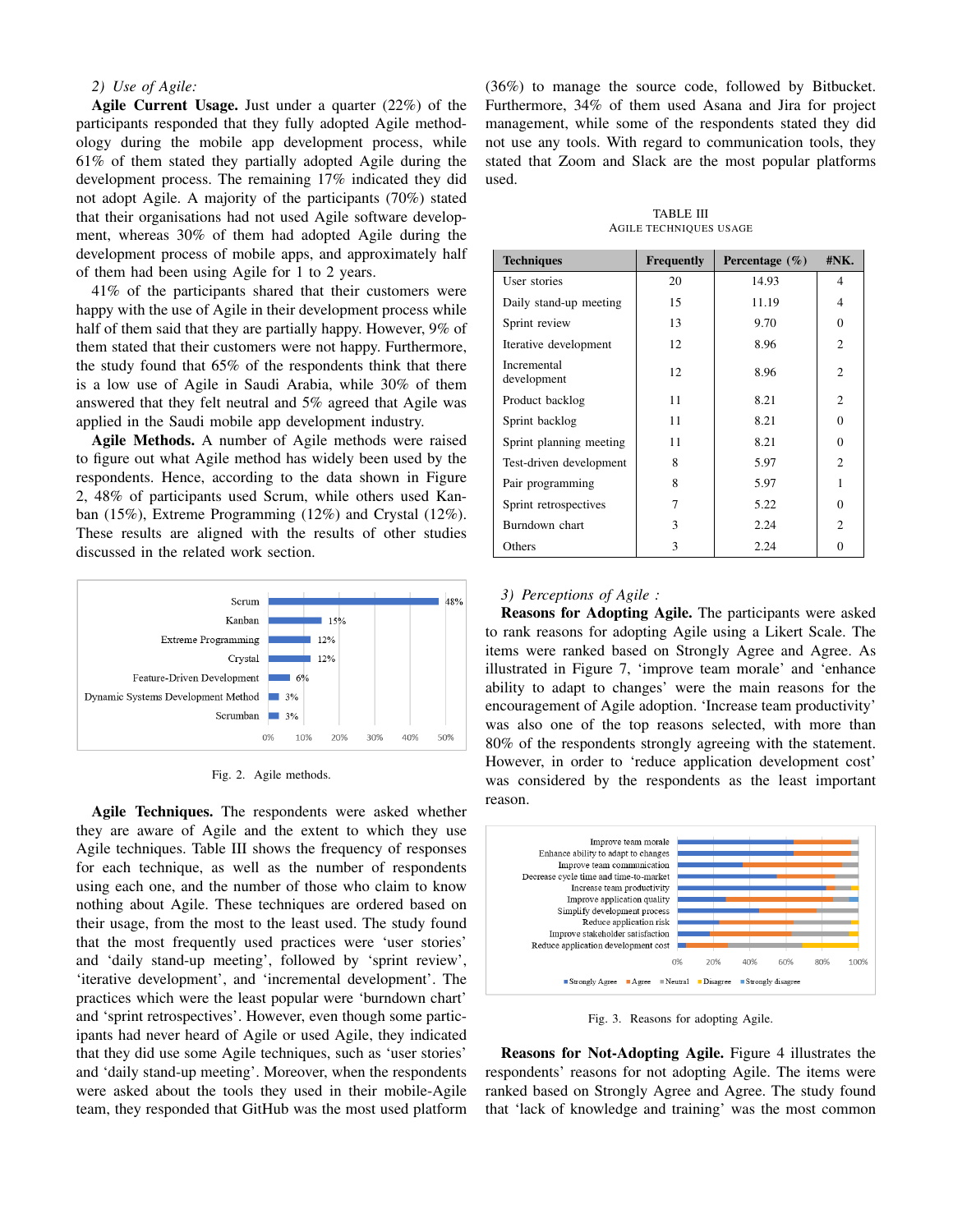reason (90%). 'Traditional organisational culture' and 'the difficulty of defining business value' were the second and third reasons for preventing Agile adoption. On the other hand, the least important reasons for the non-adoption of Agile were 'Lack of tools to support adoption of Agile methods' and 'Application development is not suitable for Agile'.



Fig. 4. Reasons for not-adopting Agile.

Agile Values. All of the participants were required to answer a question about the extent to which the four Agile values [3] were applied by their development teams. This presents the level of agility of the participants' teams even though they had never heard of Agile or used Agile. The results presented in Figure 5 indicate that most of the participants either strongly applied or applied the Agile values, except the value 'Customer collaboration over contract negotiation', which showed the highest neutral responses. Taking into consideration the total percentage of Strongly applied and Applied, it can be seen that the most popular value was 'Responding to change over following a plan', which represents about 76% of the responses. This is followed by 'Individuals and interactions over processes and tools', with around 59%.



Fig. 5. Agile values.

#### VI. DISCUSSION

The main focus of this paper is the level of awareness, current usage and perceptions of Agile methodology among mobile app practitioners in Saudi Arabia. This section discusses the significant findings derived from the interviews and the survey conducted in this study.

## *A. Awareness of Agile*

Agile is a well-known methodology and is used by a number of companies in western countries [7], [8]. However, based on the data collected in this study, Agile is still not widely known in Saudi Arabia, and there is a low level of awareness of Agile amongst mobile app practitioners in the country. These results are similar to those reported in studies conducted in developing countries, such as Bin-Hezam et al. [21], Sulaiman et al. [12], and Nazir et al. [11]. Moreover, about a quarter of the survey respondents had never heard of Agile, whereas three quarters of them had heard about it with different levels of expertise.

The empirical results of this study suggest that the respondents have a limited knowledge of Agile. Therefore, including Agile courses in the university curriculum or conducting training events could help improve the awareness and perception of Agile in the country. This is a conclusion also drawn by de O. Melo et al. (2013) [10] based on the results of their Brazilian study. In order to encourage software practitioners or organisations to adopt Agile methods, raising awareness of it is considered as an initial step, since, due to the lack of awareness among mobile app practitioners, only a small number of organisations have adopted Agile into the process of mobile app development.

#### *B. Use of Agile*

As Agile awareness is low, the usage of it is not widespread in the country as evidenced by the results of this study, showing that 30% of the organisations have adopted Agile. However, the early adopters of Agile in the study indicate that adopting Agile methods is highly applicable to develop a mobile app and has a positive impact on producing highquality apps and reducing the time-to-market. Despite these advantages, Agile has only been applied fully by a minority of organisations in the country. This is due to the low awareness and knowledge the participants have, which these are considered as initial steps to implement Agile methods properly. This study indicates that there is a low level of Agile usage in Saudi Arabia, and that contrasted with the earlier finding of earlier worldwide survey study conducted by VersionOne [30] that reported that 82% of respondents was using Agile.

The results show that the most common Agile method adopted was Scrum, which is also considered the most popular method for most of the studies in the literature (e.g. Nazir, Hasteer and Bansal [11]; Melo et al. [10]; the VersionOne report [30]). This finding broadly supports the work of other studies that were conducted in western countries such as [7]. However, other studies, for example, the study by Salo and Abrahamson [9] found that their respondents are more familiar with XP than Scrum.

This study has found that the most frequently used Agile practices among software practitioners in Saudi Arabia are 'user stories' and 'daily stand-up meeting'. In addition, the most interesting finding was that these two techniques are the most citied by the respondents who were not aware of Agile or had never used it before. Whereas 'burndown chart' and 'sprint retrospectives' are cited as the least used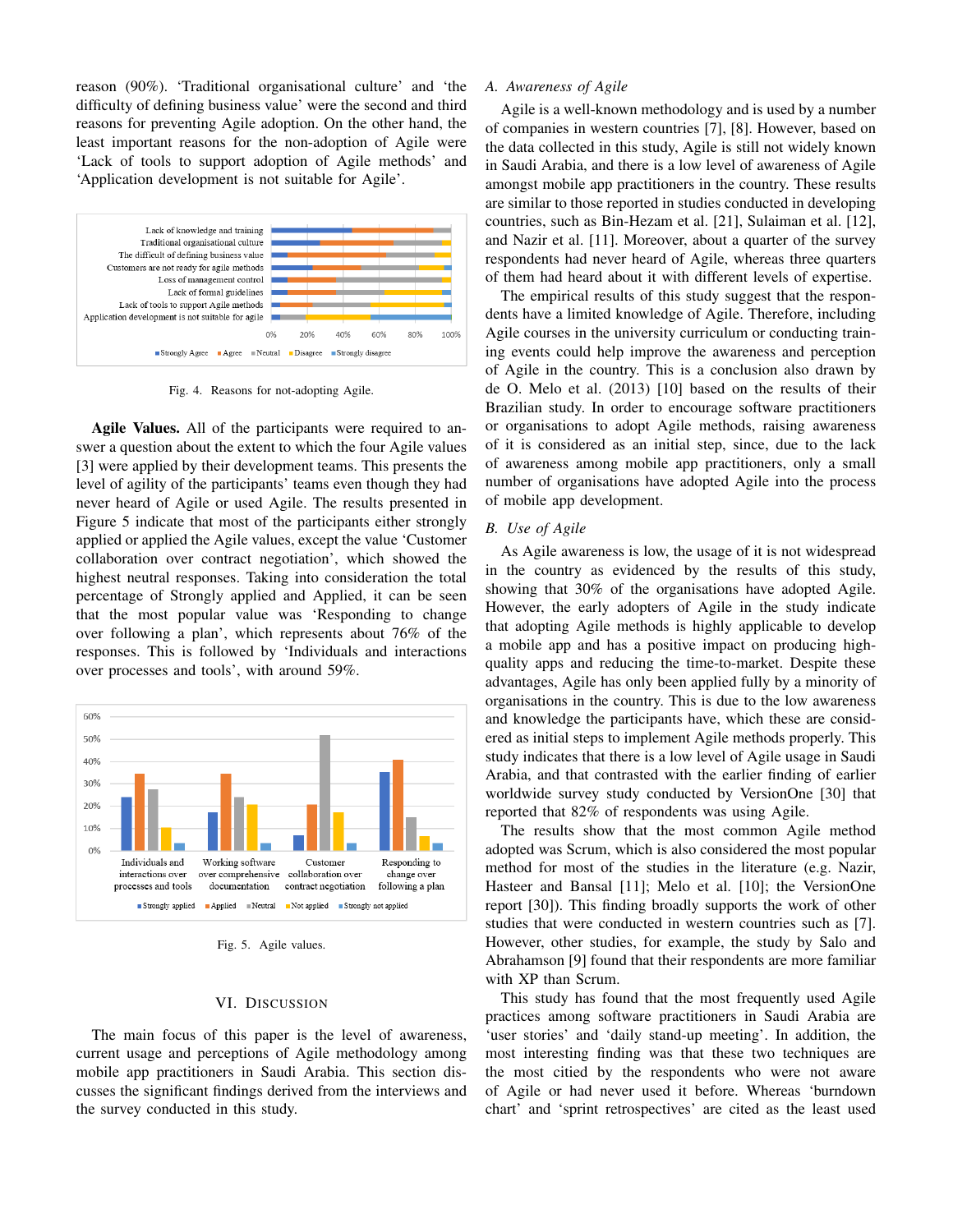techniques in our study, they are opposed to the findings of the study by VersionOne [30], which indicated that one of the most widely employed techniques was retrospectives. Another interesting finding from the current study is that respondents have indicated they are applying some Agile values such as 'Responding to change over following a plan'. Hence, even though some respondents claim to have no knowledge of Agile, they might be adopting some Agile techniques and applying some Agile values.

## *C. Perceptions of Agile*

A number of studies have indicated the importance of Agile in the software industry, as reported in the literature. One of the major benefits of Agile is its ability to respond to changes in customer requirements, as mentioned in the Agile Manifesto [3]. This was echoed by the Agile experts interviewed and the respondents of the survey in this study. In addition, this research has found that improved team morale, communication and productivity are perceived as key benefits; this was also reported by Begel and Nagappen [8] and Rodriguez et al. [7]. The flexibility of Agile to manage projects and the increase of customer satisfaction are stated as reasons for adopting Agile by the early adopters. These benefits have been stated in previous studies as main reasons for adopting Agile [7], [20], [30].

On the other hand, the results of this study show that 'Lack of knowledge and training', 'Lack of documentation', and 'Traditional organisational culture' were the top reasons for preventing adopted Agile; these findings are not dissimilar to studies conducted in both Brazilian and Thai contexts [10], [20]. Practitioners should adapt how Agile works and obtain the relevant knowledge of Agile methods in order to adopt Agile in their development process. Therefore, more learning and education are required in the country to reduce the challenges of adopting Agile. The experts interviewed stated that the most helpful way to learn Agile is by training and practice.

Hence, awareness and knowledge, organisational culture, training and learning, customer satisfaction and communication are considered as factors that influence Agile adoption, as these factors have been identified as critical success factors of adopting Agile in [31]–[33]. These factors will be investigated in-depth in the Saudi software industry through empirical research in future work.

#### VII. CONCLUSION AND FUTURE WORK

The goal of this study was to investigate the awareness, current usage and perceptions of Agile software development methodology among mobile app practitioners in Saudi Arabia. This study gathered data from semi-structured interviews with four experts and a survey completed by 31 participants. Thus, this study contributes greater knowledge of Agile among software practitioners and organisations in Saudi Arabia and adds to the body of knowledge on Agile implementation in Middle Eastern countries. This study concludes that there is currently little awareness of Agile among practitioners in Saudi Arabia, as its implementation is in the early stages in the country. However, it also finds that several practitioners do actually apply certain Agile techniques and principles, even without having heard of Agile. There is also an indication from the experts interviews and some of the survey responses that Agile could be the best methodology for developing mobile applications.

Limitations - This study has been carried out with a limited sample size, which may limit the generalizability of the results. However, the study protocol was rigorously constructed thus its findings are robust, and the protocol can be more widely adopted in future studies. Most importantly, it offers a first insights into an emerging and significant area of research.

Future research should investigate the awareness, current usage and perceptions of Agile from other perspectives, such as customers, developers, project managers. Furthermore, future work could investigate Agile in different development contexts such as web app development or software development in general in Saudi Arabia. This work provides a 'birds-eye-view' of this emerging research area across different organisations, future research may focus on specific case studies to gain a deeper insight into the use of Agile in different and more specific contexts.

This study is an initial step in investigating the factors influencing Agile adoption in the Saudi Arabian mobile app development context [34]. We are revising these factors obtain from this study and the literature. Our future works will empirically investigate these factors among mobile app practitioners in the context of software development SMEs in Saudi Arabia using semi-structured interviews and focus groups.

#### ACKNOWLEDGMENT

We would like to thank all of the participants for participating in this study.

#### **REFERENCES**

- [1] G. L. Urban, T. Carter, S. Gaskin, and Z. Mucha, "Market Share Rewards to Pioneering Brands: An Empirical Analysis and Strategic Implications," *Management Science*, vol. 32, pp. 645–659, jun 1986.
- [2] Ian Sommerville, "Agile software development," in *Software Engineering*, ch. 3, pp. 40–70, Boston, US: Pearson Education, Addison-Wesley, 10th ed., 2016.
- [3] K. Beck, M. Beedle, A. van Bennekum, A. Cockburn, W. Cunningham, M. Fowler, J. Grenning, J. Highsmith, A. Hunt, R. Jeffries, J. Kern, B. Marick, R. C. Martin, S. Mellor, K. Schwaber, J. Sutherland, and D. Thomas, "Manifesto for Agile Software Development," 2001.
- [4] E. Winter, S. Forshaw, and M. A. Ferrario, "Measuring human values in software engineering," in *Proceedings of the 12th ACM/IEEE International Symposium on Empirical Software Engineering and Measurement*, pp. 1–4, 2018.
- [5] E. Winter, S. Forshaw, L. Hunt, and M. A. Ferrario, "Advancing the study of human values in software engineering," in *2019 IEEE/ACM 12th International Workshop on Cooperative and Human Aspects of Software Engineering (CHASE)*, pp. 19–26, IEEE, 2019.
- [6] A. Santos, J. Kroll, A. Sales, and P. Fernandes, "Investigating the Adoption of Agile Practices in Mobile Application Development," in *Proceedings of the 18th International Conference on Enterprise Information Systems*, pp. 490–497, 2016.
- [7] P. Rodríguez, J. Markkula, M. Oivo, and K. Turula, "Survey on agile and lean usage in finnish software industry," in *International IEEE Symposium on Empirical Software Engineering and Measurement*, pp. 139– 148, 2012.